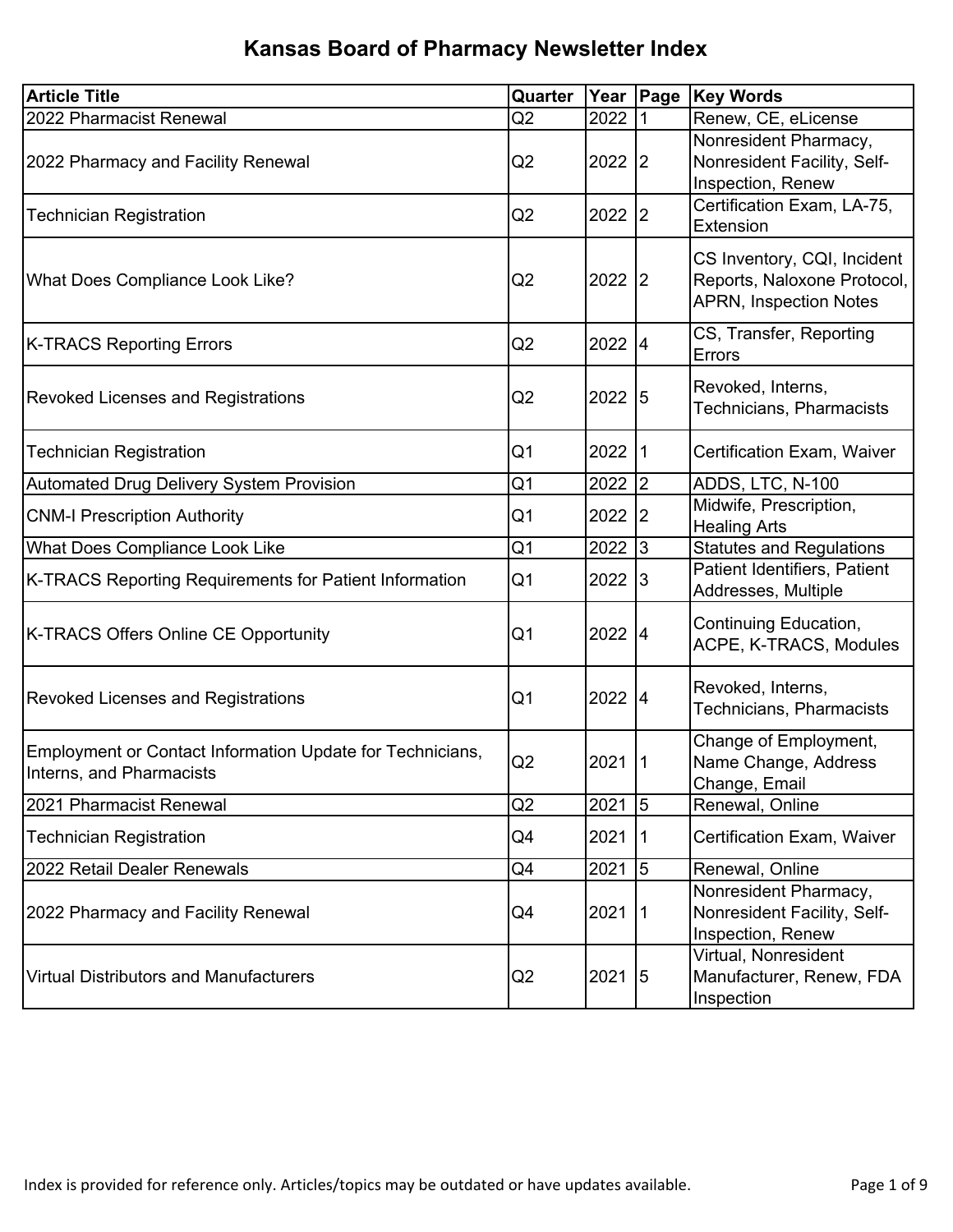| <b>What Does Compliance Look Like</b>                             | Q4             | 2021   | 2              | Beyond Use Dates, BUD,<br>Purchase Drug Products,<br>Unregistered Companies,<br>Inspections, Readily<br>Retrievable, Statutes and<br>Regulations, Shared<br><b>Services</b>           |
|-------------------------------------------------------------------|----------------|--------|----------------|---------------------------------------------------------------------------------------------------------------------------------------------------------------------------------------|
| K-TRACS to Begin Pharmacist Peer-to-Peer Outreach                 | Q <sub>4</sub> | 2021 5 |                | Academic Detailing, Clinical<br>Outreach, Controlled<br>Substance                                                                                                                     |
| Pharmacists Continue to Sign on to Statewide Naloxone<br>Protocol | Q2             | 2021   | 7              | Infographic, Naloxone<br>Dispensing, Statewide<br>Protocol                                                                                                                            |
| Warning - Misrepresentation and Failure to Disclose               | Q2             | 2021   | 7              | Application, Renewal,<br>Discipline, Criminal Offense,<br>Background Check,<br>Reporting                                                                                              |
| Kansas Electronic Prescribing Requirements                        | Q <sub>1</sub> | 2021 5 |                | Controlled Substance,<br>Opioid, Waiver, Verification                                                                                                                                 |
| <b>Treatment of Opioid Use Disorder</b>                           | Q <sub>1</sub> | 2021   | 4              | <b>Federal Guidelines,</b><br>Buprenorphine, MAT                                                                                                                                      |
| <b>Email Addresses</b>                                            | Q <sub>1</sub> | 2021   | I4             | Facility Email, PIC,                                                                                                                                                                  |
| <b>Revoked Licenses and Registrations</b>                         | Q4             | 2021   | $\overline{6}$ | Revoked, Interns,<br>Technicians, Pharmacists                                                                                                                                         |
| Vaccinations                                                      | Q2             | 2021   | 4              | COVID-19, Immunization,<br><b>PREP Act</b>                                                                                                                                            |
| What Does Compliance Look Like                                    | Q4             | 2021 2 |                | Statute, Regulation, Law,<br>Reference, Self-Inspection,<br>Virtual Inspection, Central<br>Recordkeeping, Electronic<br>Data Storage, DEA 222,<br>Ratio, Prepackaging,<br>Repackaging |
| Kansas Electronic Prescribing Requirements                        | Q1             | 2021   | $\sqrt{5}$     | Controlled Substance,<br>Opioid, Waiver, Verification                                                                                                                                 |
| K-TRACS (two articles)                                            | Q4             | 2020 4 |                | User Survey, Password,<br>Integration, Data Validation<br>Review, Veterinarian<br>Prescriptions                                                                                       |
| What Does Compliance Look Like                                    | Q4             | 2020   |                | Theft, Loss, Diversion, DEA<br>106, Notification                                                                                                                                      |
| Immunization Authority Under the Federal PREP Act                 | Q4             | 2020   | 1              | HHS, PREP Act,<br>Immunization, Vaccine,<br><b>COVID</b>                                                                                                                              |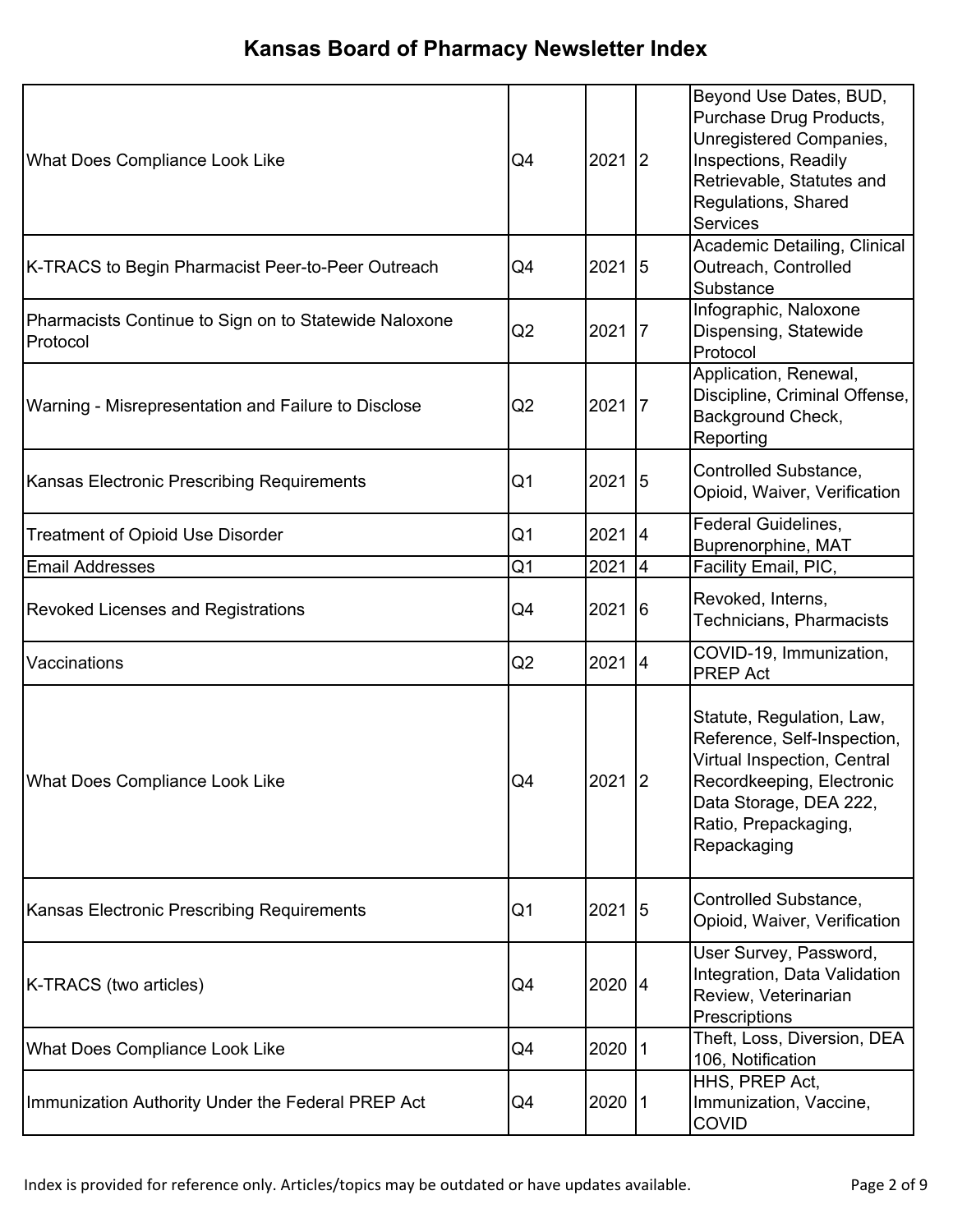| K-TRACS Launches New Website                                                                         | Q <sub>3</sub> | 2020 4    |            | PDMP, Integration,<br>Medication Collection,<br><b>Medication Disposal, Toolkit</b>                                                                                                  |
|------------------------------------------------------------------------------------------------------|----------------|-----------|------------|--------------------------------------------------------------------------------------------------------------------------------------------------------------------------------------|
| Alert: Phishing Scams Against Licensees and Registrants                                              | Q <sub>3</sub> | 2020 4    |            | Malicious, Spam, Callers,<br><b>Fraudulent Representation</b>                                                                                                                        |
| Pharmacy Technician Examination, CE, and Renewal                                                     | Q <sub>3</sub> | 2020      | 1          | Certification Exam,<br>Continuing Education,<br>Extension                                                                                                                            |
| <b>Required Notifications</b>                                                                        | Q <sub>2</sub> | 2020      | $\sqrt{5}$ | Change, Address, Email,<br>Employment, Legal Name,<br>Ownership, Cessation of<br>Operations, PIC<br>Resignation, Incoming PIC,<br><b>Disciplinary Action, Days</b>                   |
| 2020 Renewals                                                                                        | Q <sub>2</sub> | 2020 5    |            | Pharmacist, Wholesale<br>Distributor, Third-party<br>logistics, 3PL, Outsourcing<br>Facility, Renewal, Surety<br><b>Bond</b>                                                         |
| <b>Statewide Immunization Protocol</b>                                                               | Q <sub>2</sub> | 2020 4    |            | Statewide Protocol,<br>Vaccination                                                                                                                                                   |
| <b>K-TRACS Quality Improvement Audit</b>                                                             | Q <sub>2</sub> | 2020      | 14         | <b>Data Validation Review</b>                                                                                                                                                        |
| K-TRACS Collecting Data on Naloxone Distribution,<br><b>Medication Collection and Disposal Sites</b> | Q <sub>2</sub> | 2020 4    |            | Naloxone Protocol,<br>Statewide Protocol,<br><b>Medication Disposal</b>                                                                                                              |
| <b>What Does Compliance Look Like?</b>                                                               | Q2             | 2020      |            | DEA 222, Immunizations,<br>Veterinarian Prescriptions,<br>Partial Fill C2, CS Inventory,<br><b>Controlled Substance</b><br>Inventory, CQI, Continuance<br><b>Quality Improvement</b> |
| Announcements                                                                                        | Q <sub>2</sub> | 2020 1    |            | COVID-19, Coronavirus,<br>Guidance, FAQs,<br><b>Technician Ratio</b>                                                                                                                 |
| Well. Aware. Balanced Self-care.                                                                     | Q4             | 2019 4    |            | Wellness, KsPRN,<br><b>Resources</b>                                                                                                                                                 |
| New Distributor, Third-party Logistics Provider, and<br><b>Outsourcing Facility Requirements</b>     | Q4             | 2019      | 1          | 3PL                                                                                                                                                                                  |
| <b>What Does Compliance Look Like?</b>                                                               | Q4             | $2019$  1 |            | Incident Reports, CPR<br>Certificate, Prescriber's<br>Agent, Theft or Loss<br>Reporting                                                                                              |
| Announcements                                                                                        | Q <sub>3</sub> | 2019 1    |            | <b>Communication Skills</b>                                                                                                                                                          |
| <b>New Board Members Appointed</b>                                                                   | Q <sub>3</sub> | 2019      |            | <b>Board Members</b>                                                                                                                                                                 |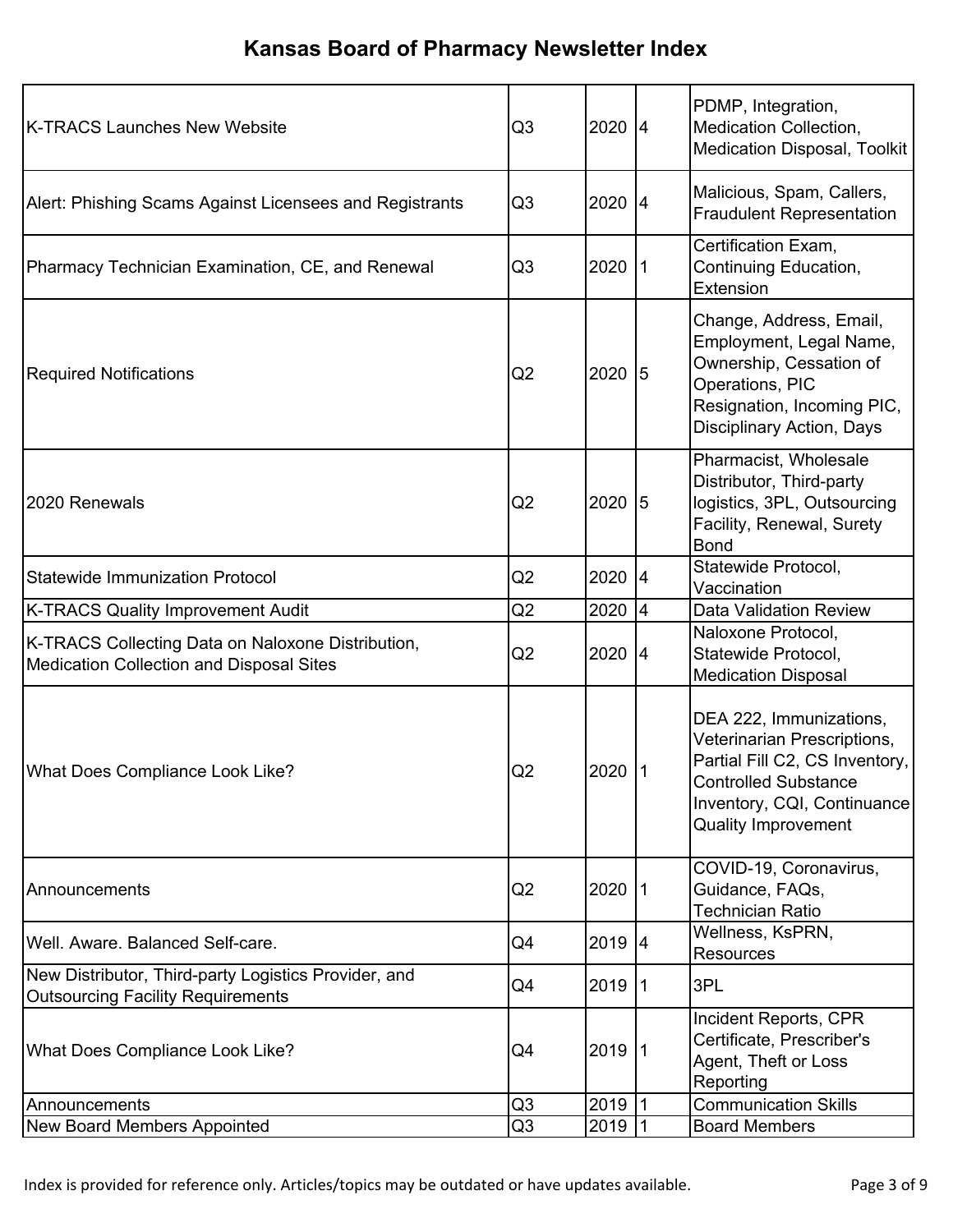| Pharmacy Technician Examination, CE, and Renewal Updates   Q3                               |                | 2019 4   |                 | Technicians, CE,<br>Certification Exam, Renewal                                                             |
|---------------------------------------------------------------------------------------------|----------------|----------|-----------------|-------------------------------------------------------------------------------------------------------------|
| <b>EPA Ban on Sewering Hazardous Waste Pharmaceuticals</b>                                  | Q <sub>3</sub> | 2019 4   |                 | KDHE, Environment,<br>Medication Disposal,<br><b>Hazardous Waste</b>                                        |
| What Does Compliance Look Like?                                                             | Q3             | 2019 4   |                 | Vaccine, Immunization,<br>Dispense, HB 2119,<br>Protocol                                                    |
| Announcements                                                                               | Q <sub>2</sub> | $2019$ 1 |                 | Renewal, eLicense, PIC<br>Change, Fees, Injectables                                                         |
| <b>Pharmacist Renewals</b>                                                                  | Q <sub>2</sub> | 2019     | l1              | eLicense, CE                                                                                                |
| <b>Changes for Pharmacy Technician Registrations</b>                                        | Q2             | 2019   1 |                 | National Certification Exam,<br><b>CE</b>                                                                   |
| What Does Compliance Look Like?                                                             | Q <sub>2</sub> | 2019 4   |                 | Technicians, Compounding,<br>Records, Inspection                                                            |
| <b>Compounding with Cannabidiol</b>                                                         | Q <sub>2</sub> | 2019 4   |                 | CBD, FDA, Epidiolex                                                                                         |
| Announcements                                                                               | Q <sub>1</sub> | 2019   1 |                 | Inspections, Guidance<br>Documents, Social Media                                                            |
| <b>New Board Regulations and Guidance</b>                                                   | Q <sub>1</sub> | 2019   1 |                 | <b>Automated Drug Delivery</b><br>Systems, Disciplinary<br>Actions, Theft, Loss,<br>Diversion, Regulations, |
| Intern Immunization Authority                                                               | Q <sub>1</sub> | 2019     | $\overline{11}$ | Vaccine, Guidance<br>Document                                                                               |
| <b>Welcome New Staff</b>                                                                    | Q1             | 2019 4   |                 | <b>K-TRACS</b>                                                                                              |
| What Does Compliane Look Like?                                                              | Q <sub>1</sub> | $2019$ 4 |                 | <b>Controlled Substance</b><br>Inventories, PIC                                                             |
| Announcements                                                                               | Q4             | 2018  1  |                 | Social Media, Complaint<br>Form                                                                             |
| K-TRACS: Do Not Forget Drugs of Concern                                                     | Q4             | 2018  1  |                 | Prescriptions, Gabapentin,<br>Ephedrine;<br>Pseudoephedrine                                                 |
| Pharmacy Technicican Certification Examination                                              | Q4             | 2018  1  |                 | Renewal, PTCB, ExCPT                                                                                        |
| 2019 Retail Dealer Renewals                                                                 | Q4             | 2018     |                 | Renewal                                                                                                     |
| <b>Emergency Outpatient Supply in the Hospital Setting</b>                                  | Q4             | 2018     | 4               | Prepack, Nurse,                                                                                             |
| What Does Compliance Look Like?                                                             | Q4             | 2018 4   |                 | Registration, License, CQI,<br>PIC, PSE, Compounding                                                        |
| Announcements                                                                               | Q3             | 2018 1   |                 | Application, Nonresident<br>Pharmacy, PIC                                                                   |
| <b>Pharmacy Technician CE Requirements</b>                                                  | Q <sub>3</sub> | 2018     |                 | Renewal, CPE Monitor,<br><b>ACPE</b>                                                                        |
| Pharmacy Technician Renewal 2018                                                            | Q <sub>3</sub> | 2018     |                 | <b>CE</b>                                                                                                   |
| K-TRACS: Drug Poisonings in Kansas Involving Prescription<br><b>Opiods and Risk Factors</b> | Q <sub>3</sub> | 2018     |                 | Opioids, PDMP, CDC,<br><b>Opioid Antagonist</b>                                                             |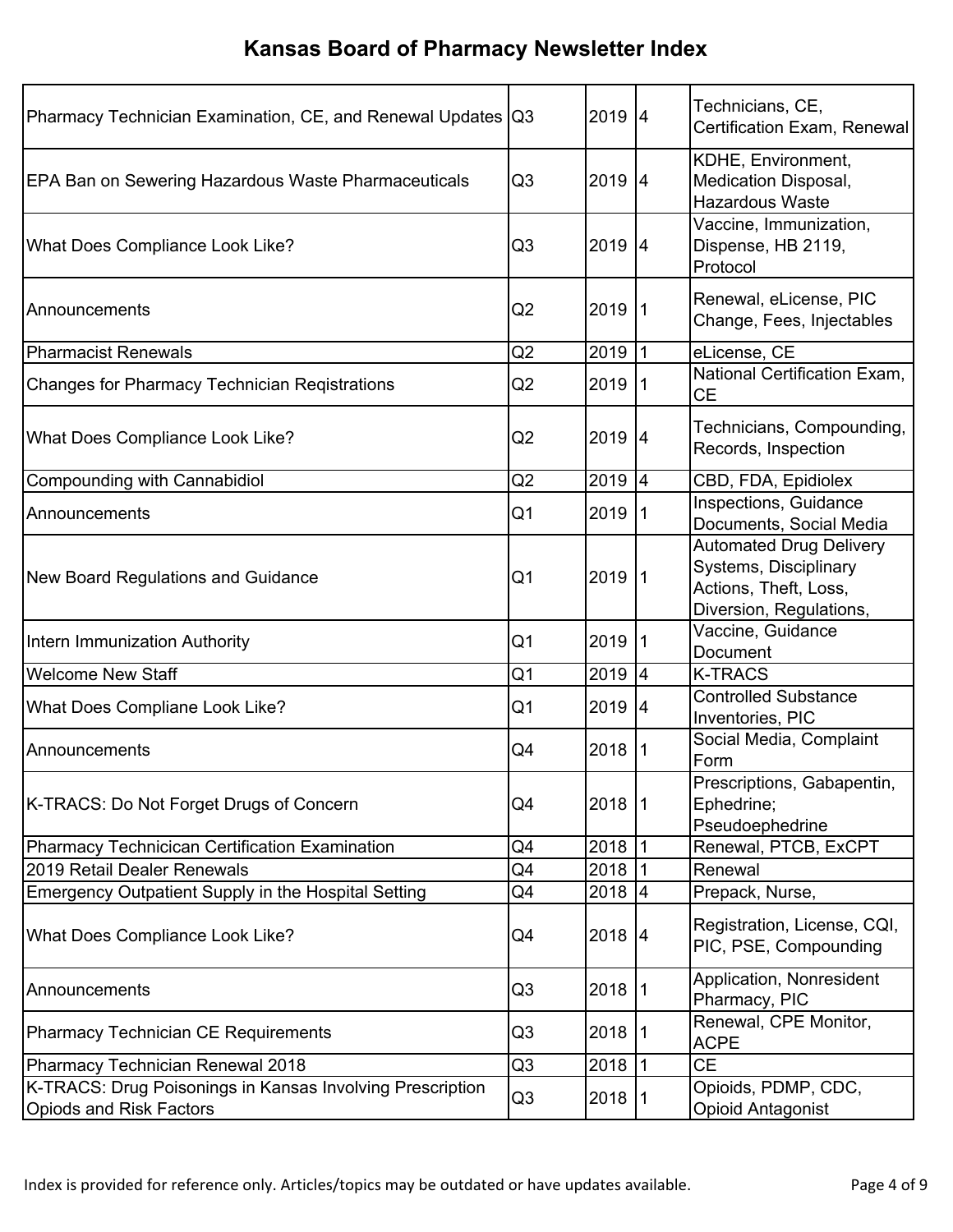| New S-350 Form for All Nonresident Facility Applicants                 | Q <sub>3</sub> | 2018 4    |     | Distributor, Pharmacy,<br>Application                                                                                                   |
|------------------------------------------------------------------------|----------------|-----------|-----|-----------------------------------------------------------------------------------------------------------------------------------------|
| Announcements                                                          | Q2             | 2018 1    |     | CE, Renewal, Regulations,<br><b>Discipline</b>                                                                                          |
| Nonresident Pharmacy Renewal Requirements                              | Q2             | $2018$  1 |     | PIC, Inspection, VPP, NABP                                                                                                              |
| <b>Pharmacist Renewals</b>                                             | Q <sub>2</sub> | 2018      | 14  | CE, FAQ                                                                                                                                 |
| Ways to Reduce CE Audit Risk                                           | Q <sub>2</sub> | 2018      |     | CPE Monitor, ACPE,                                                                                                                      |
| <b>K-TRACS News</b>                                                    | Q2             | 2018 5    |     | Website, INTEGRx8,<br>Regulation, Gabapentin                                                                                            |
| What Does Compliance Look Like: Training of Technicians                | Q <sub>2</sub> | $2018$ 5  |     | PIC, Knowledge                                                                                                                          |
| Announcements                                                          | Q <sub>1</sub> | 2018      |     | Staff, K-TRACS,<br>Regulations                                                                                                          |
| <b>New Nonresident Pharmacy Requirements</b>                           | Q1             | 2018 1    |     | Renewal, Inspection,<br><b>Pharmacist Licensure</b>                                                                                     |
| <b>Emergency Preparedness for Pharmacies</b>                           | Q <sub>1</sub> | 2018      |     | Tornado, Fire, Plan                                                                                                                     |
| Can a Pharmacist Administer Shingrix?                                  | Q <sub>1</sub> | $2018$ 4  |     | Vaccine, Immunization,<br><b>Shingles</b>                                                                                               |
| Announcements                                                          | Q4             | 2017 1    |     | Compliance, Regulations<br><b>Prescription Drugs</b>                                                                                    |
| <b>K-TRACS Statewide Integration</b>                                   | Q4             | 2017      |     | <b>Prescription Drugs</b>                                                                                                               |
| 2018 Retail Dealer Renewals                                            | Q4             | 2017      |     | Renewal                                                                                                                                 |
| <b>Board Adopts Amended Regulations</b>                                | Q4             | 2017 4    |     | Intern Hours, Nonresident<br>Pharmacies, Inspection,<br>Repackaging, Shared<br>Services, Facility<br><b>Registration, Retail Dealer</b> |
| Intern Authority to Administer Immunizations                           | Q4             | $2017$ 4  |     | Vaccines                                                                                                                                |
| Announcements                                                          | Q3             | 2017      |     | Regulations, DEA, Steroids                                                                                                              |
| <b>Board Members Appointed</b>                                         | Q3             | 2017      | 11  | <b>Board</b>                                                                                                                            |
| Pharmacy Technician Continuing Education and Renewals                  | Q <sub>3</sub> | 2017      | 184 | CE, Renewal, Grace Period                                                                                                               |
| Can I Fill a Prescription Written by a Pharmacist In Another<br>State? | Q <sub>3</sub> | 2017 4    |     | Prescriptive Authority,<br>Practitioner, Dentist,<br>Physician, Telemedicine                                                            |
| <b>Facility Inspection Reports</b>                                     | Q <sub>2</sub> | 2017 1    |     | <b>Inspection Forms</b>                                                                                                                 |
| Notice on Telehealth Prescriptions                                     | Q <sub>2</sub> | 2017 4    |     | Retraction, Practice Act                                                                                                                |
| Statewide Protocol for Dispensing Naloxone                             | Q2             | 2017 4    |     | <b>Opioid Antagonists</b>                                                                                                               |
| Pharmacy Updates from the 2017 Legislative Session                     | Q <sub>2</sub> | 2017 4    |     | Practice Act, DSCSA,<br>Compounding, Controlled<br>Substance Act,<br>Immunization                                                       |
| <b>Pharmacy Technician CE</b>                                          | Q2             | 2017 5    |     | Continuing Education,<br><b>ACPE</b>                                                                                                    |
| K-TRACS Confidentiality and Records Release                            | Q2             | 2017 5    |     | <b>PMP</b>                                                                                                                              |
| Epinephrine Auto-Injector Generic Exchanges                            | Q <sub>1</sub> | 2017 1    |     | EpiPen, Prescriptions                                                                                                                   |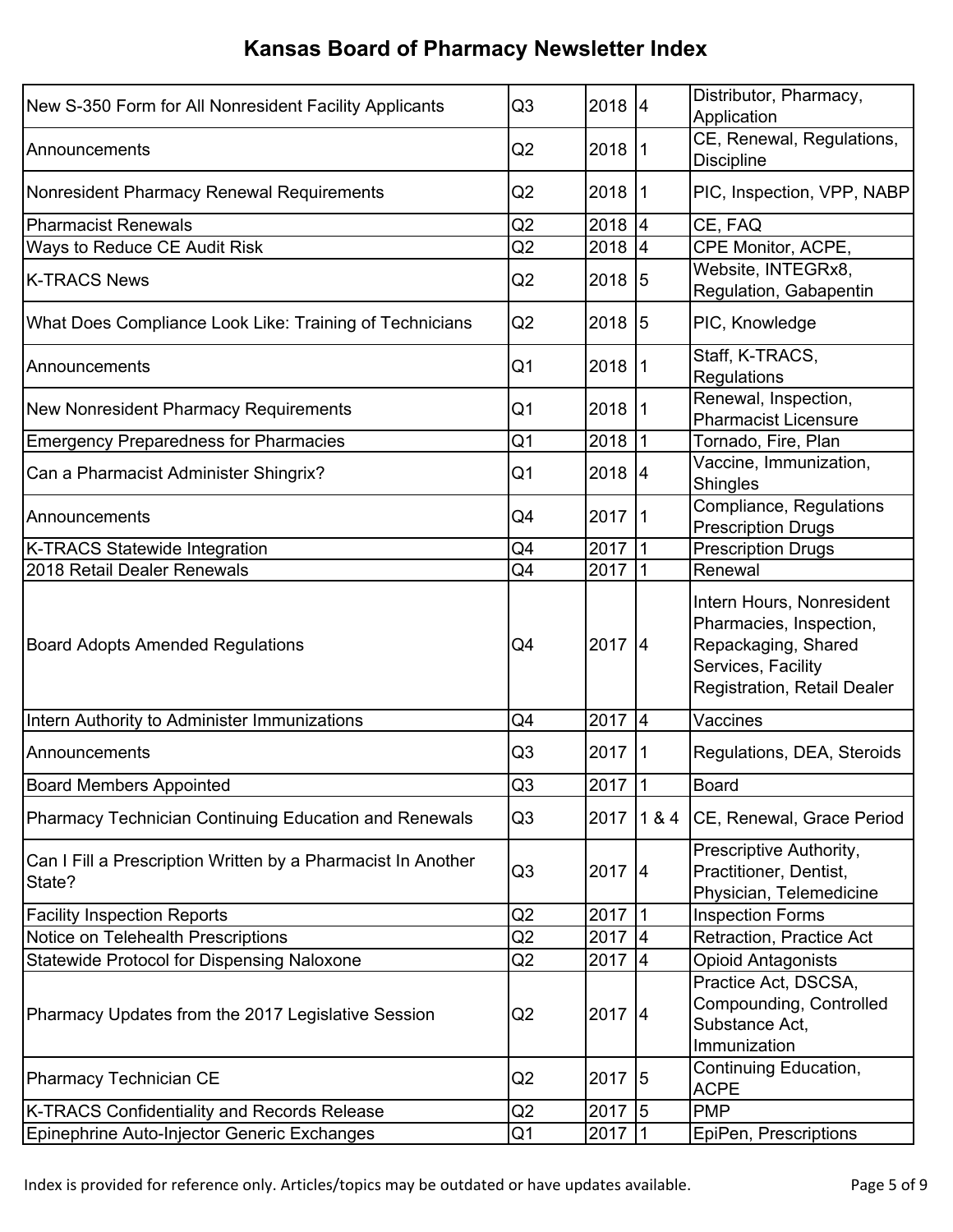| <b>Facility Inspection Reports on Hold</b>                                                 | Q <sub>1</sub> | 2017 1   | <b>License Verification</b>                                                           |
|--------------------------------------------------------------------------------------------|----------------|----------|---------------------------------------------------------------------------------------|
| <b>Pharmacist Continuing Education</b>                                                     | Q1             | $2017$ 4 | Renewals, Grace Period,<br>ACPE, CE                                                   |
| <b>Complaints and Referrals</b>                                                            | Q1             | 2017 4   | Investigations                                                                        |
| Board Policy on Name Tags                                                                  | Q1             | 2016     | Name Tags                                                                             |
| No Grace Period For Renewals                                                               | Q1             | 2016     | Renewals, Grace Period                                                                |
| New Board Online Experience                                                                | Q2             | 2016     | Board, Online                                                                         |
| <b>Preventing Vaccine Errors</b>                                                           | Q2             | 2016     | Vaccines, Errors                                                                      |
| <b>Facility Name Changes</b>                                                               | Q2             | 2016     | Facility, Name Changes                                                                |
|                                                                                            |                |          |                                                                                       |
| Ambulance / Emergency Medical Service Registrations                                        | Q <sub>2</sub> | 2016     | Ambulance, Registration,<br>Emergency                                                 |
| <b>K-TRACS Education and Best Practices</b>                                                | Q <sub>3</sub> | 2016     | Controlled Substance, K-<br>TRACS, Methods                                            |
| <b>PIC Notification Requirements</b>                                                       | Q <sub>3</sub> | 2016     | Pharmacists, PIC,<br>Notification, Staff Changes                                      |
| Guidelines on Receiving Faxed Schedule III-IV Controlled<br><b>Substance Prescriptions</b> | Q4             | 2016     | Fax, Guidelines, Controlled<br>Substance, Schedule III,<br>Schedule IV, Prescriptions |
| <b>Expired Pharmacy Technician Responsibility</b>                                          | Q4             | 2016     | Technician, Pharmacy,<br>Expire, Responsibility                                       |
| K-TRACS Zero Reporting                                                                     | Q4             | 2016     | Zero Reporting, K-TRACS,<br><b>Controlled Substance</b>                               |
| <b>Facility Guidelines for Moving to New Locations</b>                                     | Q4             | 2016     | Locations, Moving,<br>Facilities, Guidelines                                          |
| Immunization Reporting Reminder                                                            | Q2             | 2015     | Vaccines, Immunization,<br>Reporting                                                  |
| Electronic Prescribing of Schedule II Controlled Substance<br>Prescriptions                | Q2             | 2015     | Prescribing, Electronic,<br>Controlled Substance,<br>Schedule II, Prescriptions       |
| Theft or Loss of Controlled Substances                                                     | Q2             | 2015     | Theft, Loss, Controlled<br>Substances, Reporting                                      |
| <b>Red Flags for Pharmacists</b>                                                           | Q3             | 2015     | Pharmacy, Safety,<br>Reporting, Controlled<br>Substances, Fraud                       |
| Drug Supply Chain Security Act                                                             | Q <sub>3</sub> | 2015     | Safety, Supply, Controlled<br>Substances, Regulation,<br>Federal                      |
| HIPAA: What Are You Missing?                                                               | Q4             | 2015     | HIPAA, Health, Disclosure,<br>Confidentiality,                                        |
| <b>Patient Counseling</b>                                                                  | Q <sub>1</sub> | 2014     | Patient, Counseling, Advice                                                           |
| <b>PIC Responsibility</b>                                                                  | Q2             | 2014     | PIC, Pharmacist,<br>Responsibility                                                    |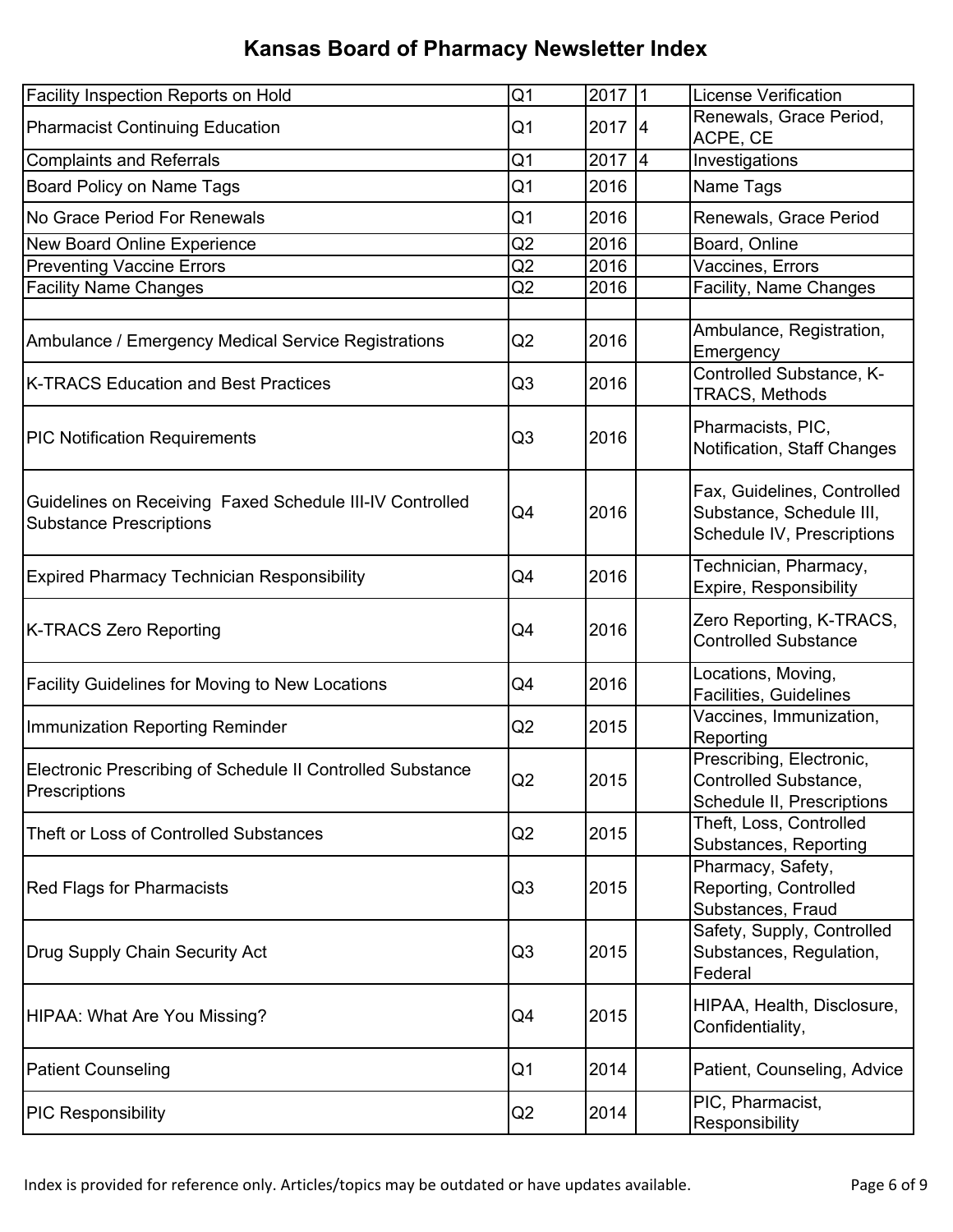| Poison Prevention Packaging Act                                                     | Q <sub>2</sub> | 2014      |    | Safety, Prevention, Poison,<br>Health, Packaging,<br>Prescriptions                 |
|-------------------------------------------------------------------------------------|----------------|-----------|----|------------------------------------------------------------------------------------|
| <b>Physician Assistant Dispensing</b>                                               | Q <sub>2</sub> | 2014      |    | Assistant, Packaging,<br>Dispensing, Prescriptions                                 |
| Inventory Requirements When a Drug is Scheduled as a<br><b>Controlled Substance</b> | Q3             | 2014      |    | Inventory, Compliance,<br>Controlled Substance,<br>Requirements,                   |
| Continuing Education: What You Need to Know                                         | Q4             | 2014  1   |    | CE, Continuing Education,<br>Requirements, Compliance                              |
| <b>Pharmacy Inspections</b>                                                         | Q4             | 2014 1    |    | Compliance, Pharmacy,<br>Inspections, Regulation                                   |
| <b>K-TRACS Drugs of Concern</b>                                                     | Q4             | $2014$ 4  |    | Controlled Substance,<br>Safety, K-TRACS, Drugs,<br>Concern                        |
| <b>Compounding Issues</b>                                                           | Q <sub>1</sub> | 2013      |    | Compounding, Safety,<br>Issues, Controlled<br>Substance                            |
| Pharmacies Participating in KHIN Health Information<br>Exchange                     | Q <sub>1</sub> | 2013 1    |    | Information, Pharmacies,<br>KHIN, IT                                               |
| Kansas Medication Disposal Program                                                  | Q <sub>2</sub> | 2013      | 11 | Disposal, Medication,<br>Controlled Substance,<br>Safety,                          |
| Incident Reports and Continuous Quality Improvement                                 | Q <sub>2</sub> | 2013 4    |    | Incidents, Reporting,<br>Quality, Improvement                                      |
| Prescriptions Received from PA's and APRN's                                         | Q3             | 2013 4    |    | Prescriptions, PA, APRN                                                            |
| Changes to a Schedule II Controlled Substance Prescription                          | Q <sub>3</sub> | 2013      | 11 | Schedule II, Controlled<br>Substance, Changes,<br>Prescription, Alterations        |
| Immunizations                                                                       | Q4             | $2013$ 4  |    | Vaccines, Immunizations,<br>Safety, Procedure                                      |
| <b>Cessation of Operations: Maintaining Records</b>                                 | Q4             | 2013 4    |    | Operations, Closing,<br>Cessation, Business,<br>Records, Reporting,<br>Maintenance |
| <b>PSE Certification</b>                                                            | Q4             | $2013$ 4  |    | Certification, PSE                                                                 |
| <b>Expiration Dates</b>                                                             | Q4             | $2013$ 4  |    | Dates, Expiration                                                                  |
| <b>Technician Training</b>                                                          | Q4             | $2013$ 4  |    | Training, Technician,<br>Regulation                                                |
| <b>K-TRACS Threshold Letters</b>                                                    | Q <sub>1</sub> | 2012      |    | K-TRACS, Reporting,<br>Controlled Substances,<br>Safety, Reporting,                |
| <b>NABP Profile Setup</b>                                                           | Q <sub>3</sub> | $2012$  1 |    | NABP, Reporting, Profile,<br>Setup                                                 |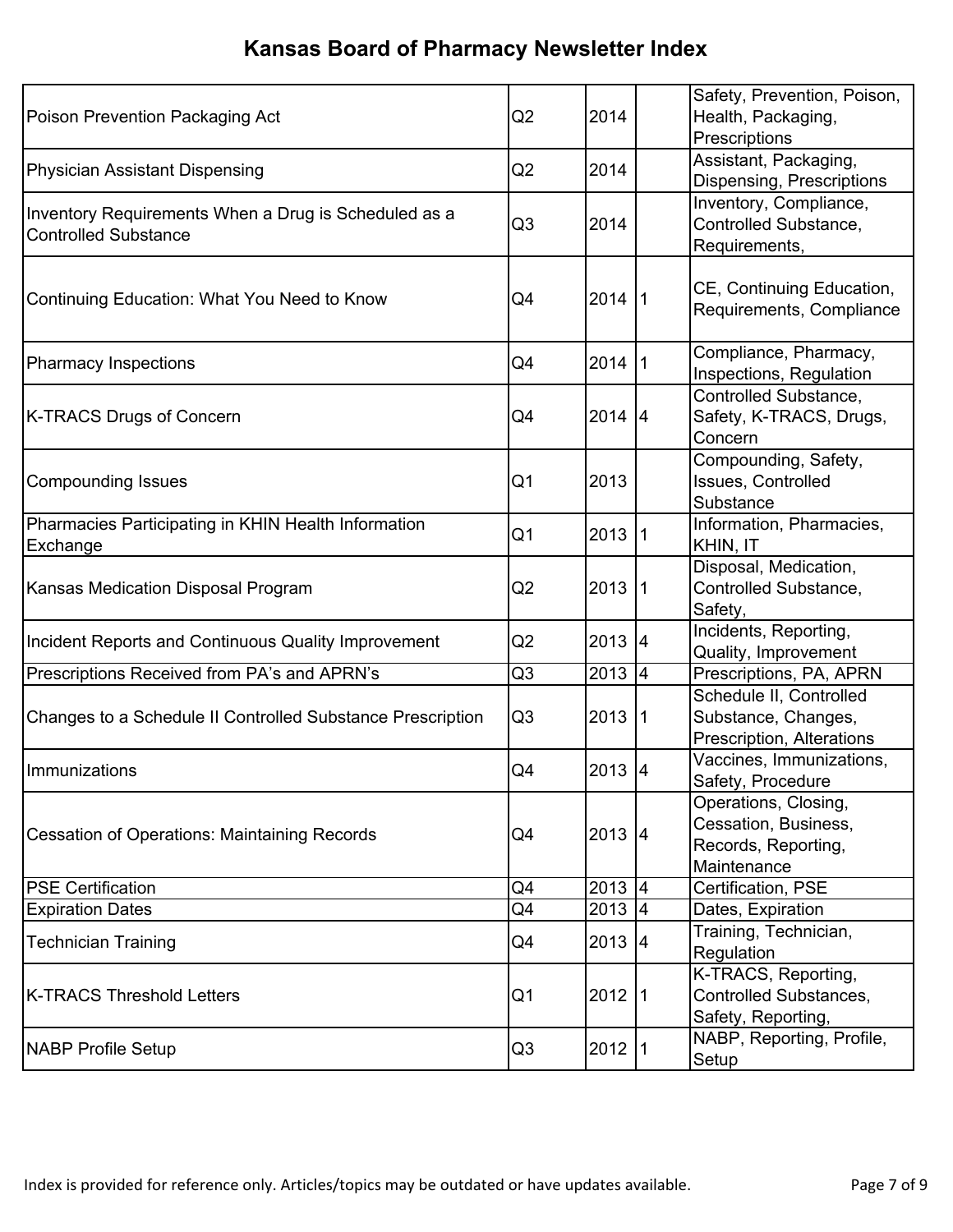| Methamphetamine Precursor Reporting                                                    | Q4             | 2012 1  |     | Methamphetamine,<br>Warning, Safety, Reporting,<br>Precursor, Schedule I,<br><b>Controlled Substance</b> |
|----------------------------------------------------------------------------------------|----------------|---------|-----|----------------------------------------------------------------------------------------------------------|
| <b>Office Use Prescriptions</b>                                                        | Q4             | 2012 4  |     | Office, Prescriptions,<br><b>Controlled Substance</b>                                                    |
| Pharmacists Corresponding Responsibility                                               | Q4             | 2012 4  |     | Pharmacists, Safety,<br>Responsibility, Procedure                                                        |
| <b>Electronic Prescriptions</b>                                                        | Q <sub>1</sub> | 2011    | -11 | Prescriptions, Electronic,<br>Computer, Internet, Fax                                                    |
| <b>Hospital Telepharmacy Regulations</b>                                               | Q4             | 2011    |     | Regulation, Hospital,<br>Compliance, Telepharmacy,                                                       |
| <b>Faxing a Schedule II Controlled Substance Prescription</b>                          | Q2             | 2010    |     | Fax, Controlled Substance,<br>Schedule II, Prescription                                                  |
| What to do When a Doctor Passes Away, Retires, or<br>Relocates Practice                | Q <sub>2</sub> | 2010 4  |     | Doctor, Relocation, Retire,<br>Deceased, Passes Away,<br>Dies, Practice, Procedure,<br>What to do        |
| Role of Authorized Agent in Communicating Controlled<br><b>Substance Prescriptions</b> | Q4             | 2010 4  |     | Communication, Role,<br>Authorized Agent,<br>Controlled Substance,<br>Prescription                       |
| <b>Midlevel Practitioner Prescribing</b>                                               | Q <sub>1</sub> | 2009    |     | Prescription, Prescribing,<br>Controlled Substance,<br>Midlevel, Practitioner                            |
| <b>Tamper-Resistant Prescription Pads</b>                                              | Q <sub>1</sub> | 2008    | 1   | Safety, Prescription Pad,<br>Tamper, Controlled<br>Subsntace                                             |
| Issuance of Multiple Prescriptions for Schedule II Controlled<br><b>Substances</b>     | Q2             | 2008 4  |     | Prescriptions, Multiple,<br>Schedule II, Controlled<br>Substance, Issuing                                |
| <b>Prescription Requirements for Controlled Substances</b>                             | Q4             | 2008  1 |     | Prescription, Requirements,<br>Regulation, Compliance,<br><b>Controlled Substance</b>                    |
| <b>Prescriptions for Obesity</b>                                                       | Q4             | 2008    |     | Prescription, Obesity,<br><b>Controlled Subsntace</b>                                                    |
| <b>Biennial Inventory</b>                                                              | Q3             | 2007    |     | Inventory, Reporting,<br>Controlled Substance,<br>Compliance                                             |
| <b>Drug Destruction</b>                                                                | Q <sub>1</sub> | 2006    |     | Drug, Controlled Substnace,<br>Destruction, Safety                                                       |